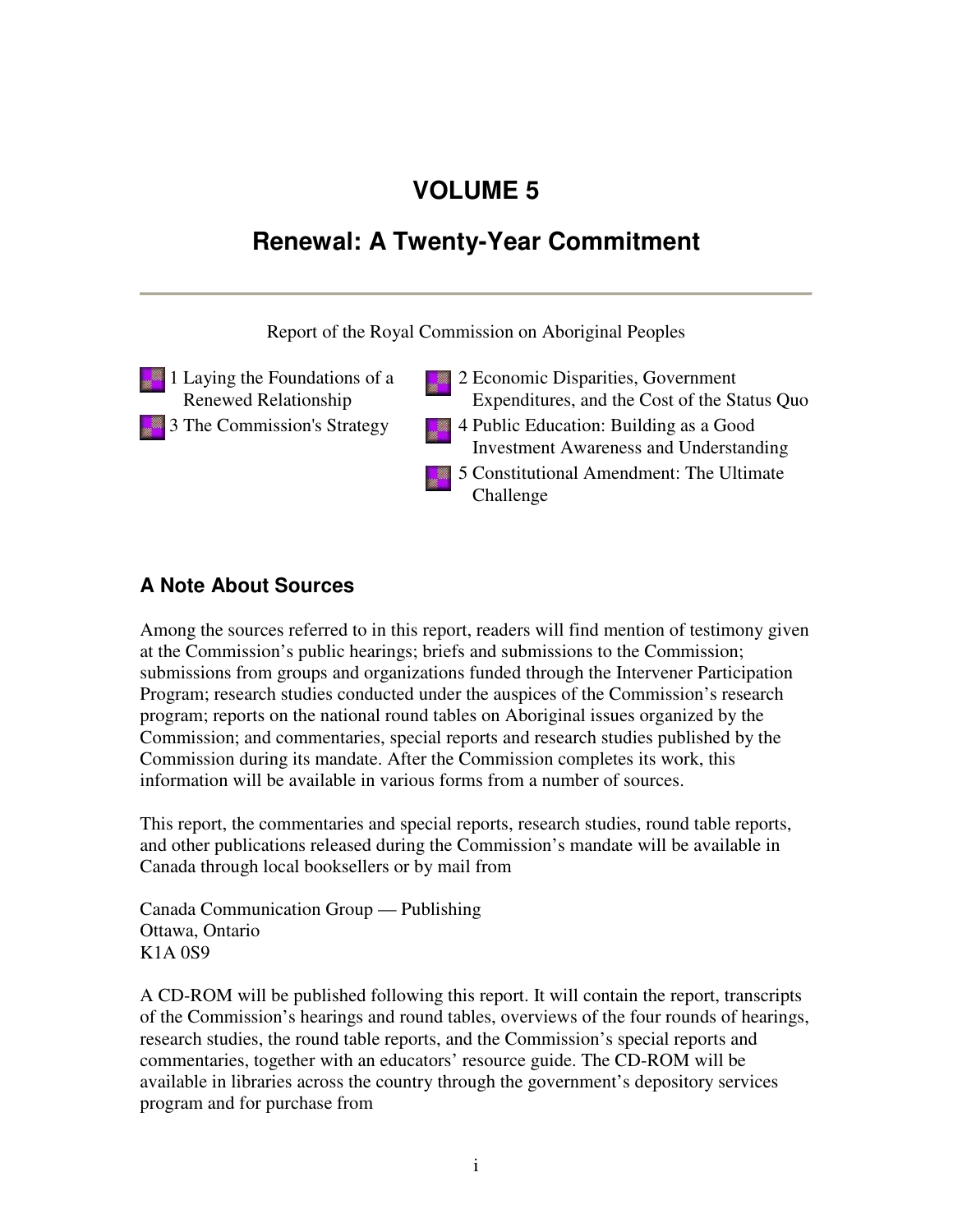Canada Communication Group — Publishing Ottawa, Ontario K1A 0S9

Briefs and submissions to the Commission, as well as research studies not published in book or CD-ROM form, will be housed in the National Archives of Canada after the Commission completes its work.

## **A Note About Terminology**

The Commission uses the term Aboriginal people to refer to the indigenous inhabitants of Canada when we want to refer in a general manner to Inuit and to First Nations and Métis people or peoples, without regard to their separate origins and identities.

The term Aboriginal peoples refers to organic political and cultural entities that stem historically from the original peoples of North America, rather than collections of individuals united by so-called 'racial' characteristics. The term includes the Indian, Inuit and Métis peoples of Canada (see section 35(2) of the Constitution Act, 1982).

Aboriginal people (in the singular) means the individuals belonging to the political and cultural entities known as 'Aboriginal peoples'.

The term Aboriginal nations overlaps with the term Aboriginal peoples but also has a more specific usage. The Commission's use of the term nation is discussed in some detail in Volume 2, Chapter 3, where it is defined as a sizeable body of Aboriginal people with a shared sense of national identity that constitutes the predominant population in a certain territory or collection of territories.

The Commission distinguishes between local communities and nations. We use terms such as a First Nation community and a Métis community to refer to a relatively small group of Aboriginal people residing in a single locality and forming part of a larger Aboriginal nation or people. Despite the name, a First Nation community would not normally constitute an Aboriginal nation in the sense that the Commission defined the term above. Rather, most (but not all) Aboriginal nations are composed of a number of communities.

Our use of the term Métis is consistent with our conception of Aboriginal peoples as described above. We refer to the Métis as distinct Aboriginal peoples whose early ancestors were of mixed heritage (First Nations, or Inuit in the case of the Labrador Métis, and European) and who associate themselves with a culture that is distinctly Métis. The more specific term Métis Nation is used to refer to Métis people who identify themselves as a nation with historical roots in the Canadian west. Our use of the terms Métis and Métis Nation is discussed in some detail in Volume 4, Chapter 5.

Following accepted practice and as a general rule, the term Inuit replaces the term Eskimo. As well, the term First Nation replaces the term Indian. However, where the